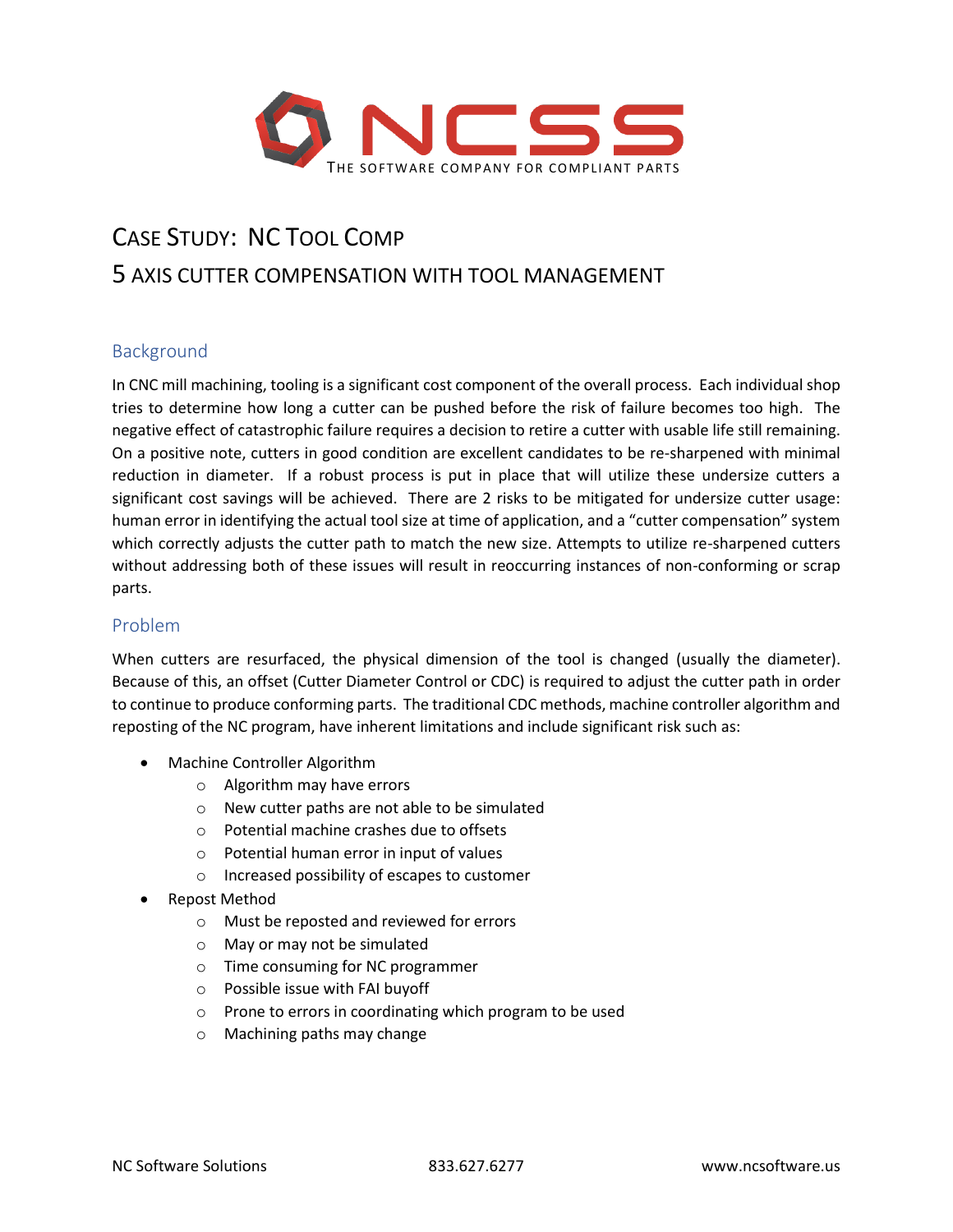## Program

In collaboration with a major US aerospace parts supplier, NC Software Solutions developed a hybrid process using the Cross Vector Offset Algorithm method in 2006. The solution is a full 5-axis compensation system and the eliminates the inherent risks of the other current methodologies.

In the NC Software Solutions Cross Vector Offset methodology, the machine code is the baseline for offset correction, which preservesthe original "centerline" data, FAI integrity, and eliminating human input error through automated inputs. The results are:

- Cross Vector Offset Algorithm
	- $\circ$  Program can be simulated and validated at program release (simulate both high and low cutter size conditions)
	- o Dynamic / real time adjustment (no programmer involvement)
	- o Infinite sizing of cutter within allowable range (allows more re-sharp cycles)
	- o No operator interface or input error
	- o FAI integrity is held intact

### **Results**

Two of their high-volume cutters included a ¾ inch carbide finishing cutter and a 2-inch Rougher and are the focus of this study. Annually, 7,200 (3/4 inch) and 4800 (2 inch) cutters were projected to be used in the year of implementation.

It was determined that each tool could be resurfaced 11 times, making a total of 12 "uses" per purchased tool although in some machine / material instances, tools were only resurfaced 4 times, yielding 5 "uses".

As indicated in the table below, a 56-65% savings in the tooling expenditures was realized over a 12-month period.

|                                 | Not Using Re-sharps |           |      |         |                  | Using Re-sharps |                     |                                |            |         |         |                |         |  |
|---------------------------------|---------------------|-----------|------|---------|------------------|-----------------|---------------------|--------------------------------|------------|---------|---------|----------------|---------|--|
|                                 | Cost                | Used / Yr | Cost |         | Re-sharp<br>Cost |                 | # of<br><b>Uses</b> | Adjusted<br><b>Cutter Cost</b> |            | Cost/Yr |         | <b>Savings</b> |         |  |
| 3/4 Dia x 2" Flt Carbide EM     |                     |           |      |         |                  |                 |                     |                                |            |         |         |                |         |  |
| 4 Re-grind Cycle Life \$122.00  |                     | 7200 \$   |      | 878,400 | s                | 36.60           |                     | 4 S                            | $53.68$ \$ |         | 386,496 |                | 491,904 |  |
| 11 Re-grind Cycle Life \$123.00 |                     | 7200 S    |      | 885.600 | Ś                | 36.60           | 11S                 |                                | 43.80      | -S      | 315,360 |                | 570,240 |  |
| 2' Dia x 4"Flt Rougher          |                     |           |      |         |                  |                 |                     |                                |            |         |         |                |         |  |
| 4 Re-grind Cycle Life \$168.00  |                     | 4800 S    |      | 806,400 | s.               | 50.40           |                     | 4 S                            | 73.92      | -S      | 354,816 | s              | 451,584 |  |
| 11 Re-grind Cycle Life \$169.00 |                     | 4800 \$   |      | 811,200 | Ś                | 50.40           | 11S                 |                                | $60.28$ \$ |         | 289,360 | .S             | 521,840 |  |

Regrinding cutters is not a linear in cost savings. As the graph below indicates, the cost of a new cutter is quickly absorbed in 3-4 re-sharp cycles then begins to level off. View the chart as anything above the curve shown is direct cost savings of that amount at each instance. Primary factors in the calculation are initial cost versus re-sharp cost.